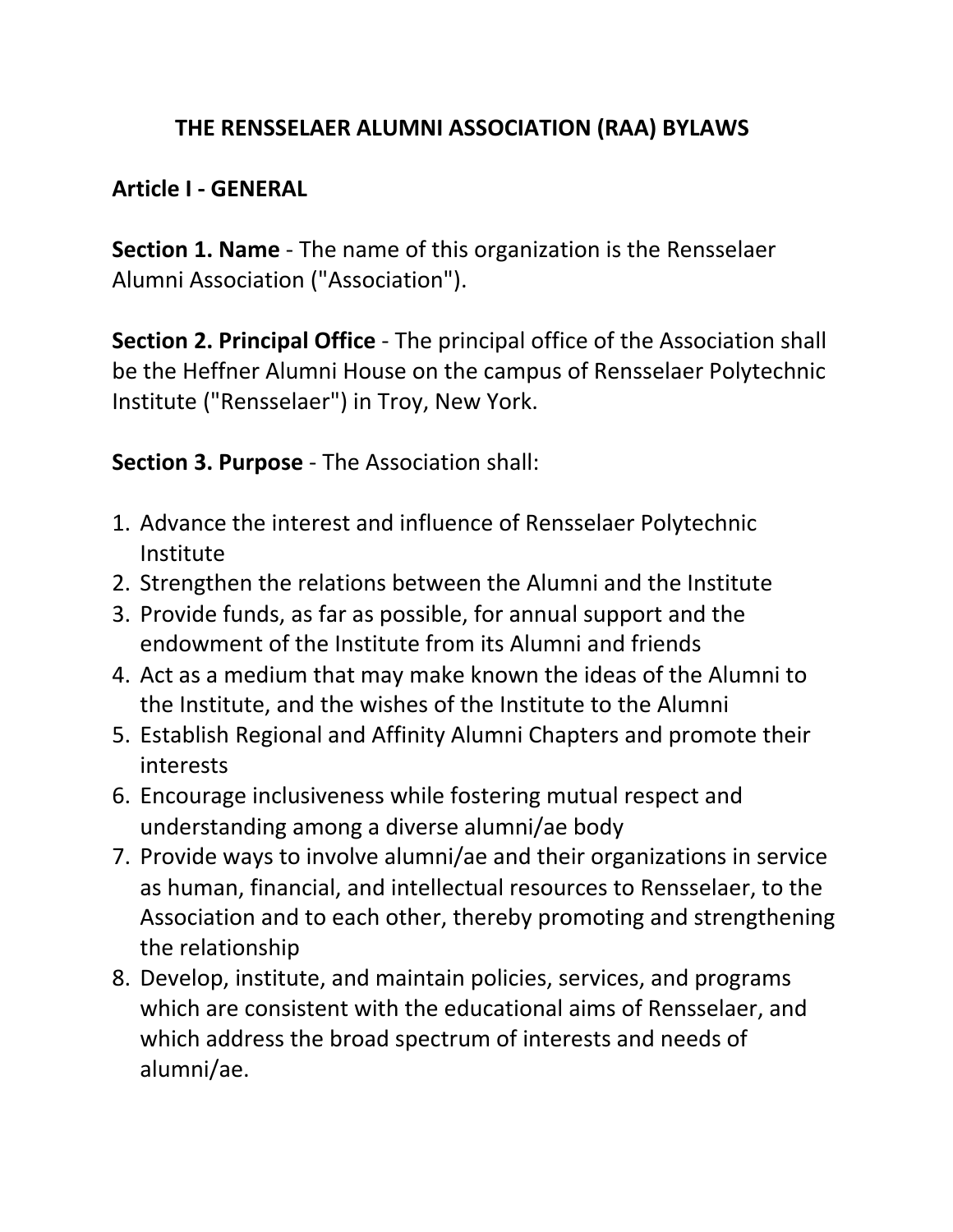- 9. Cultivate among its members a sentiment of regard for one another and of attachment to the Institute
- 10. Act in an advisory capacity through its Secretary and to these ends do all things lawful and necessary pursuant to the provisions of the laws of the State of New York.

# **Article II ‐ MEMBERSHIP**

**Section 1. Alumni/ae Members** ‐ The following shall automatically become Alumni/ae Members:

- 1. Recipients of baccalaureate, graduate, and honorary degrees from Rensselaer.
- 2. Individuals who have completed undergraduate courses given by Rensselaer and have earned at least sixty (60) credits and are no longer enrolled.
- 3. Individuals who have completed graduate courses given by Rensselaer or via an accredited Rensselaer distance learning program, and have earned at least thirty (30) credits, are no longer enrolled, and submit a written request indicating a desire to be a Member of the Association.

**Section 2. Honorary Members** ‐ Friends who have rendered exceptional service to the Association may be designated as "Friends of Rensselaer" and inducted as Honorary Members for life through the following process:

1. All candidates for honorary membership must be submitted to the Nominating Committee of the Board at least 60 days prior to the annual meeting. A maximum of two per year may be awarded the designation of Honorary Member.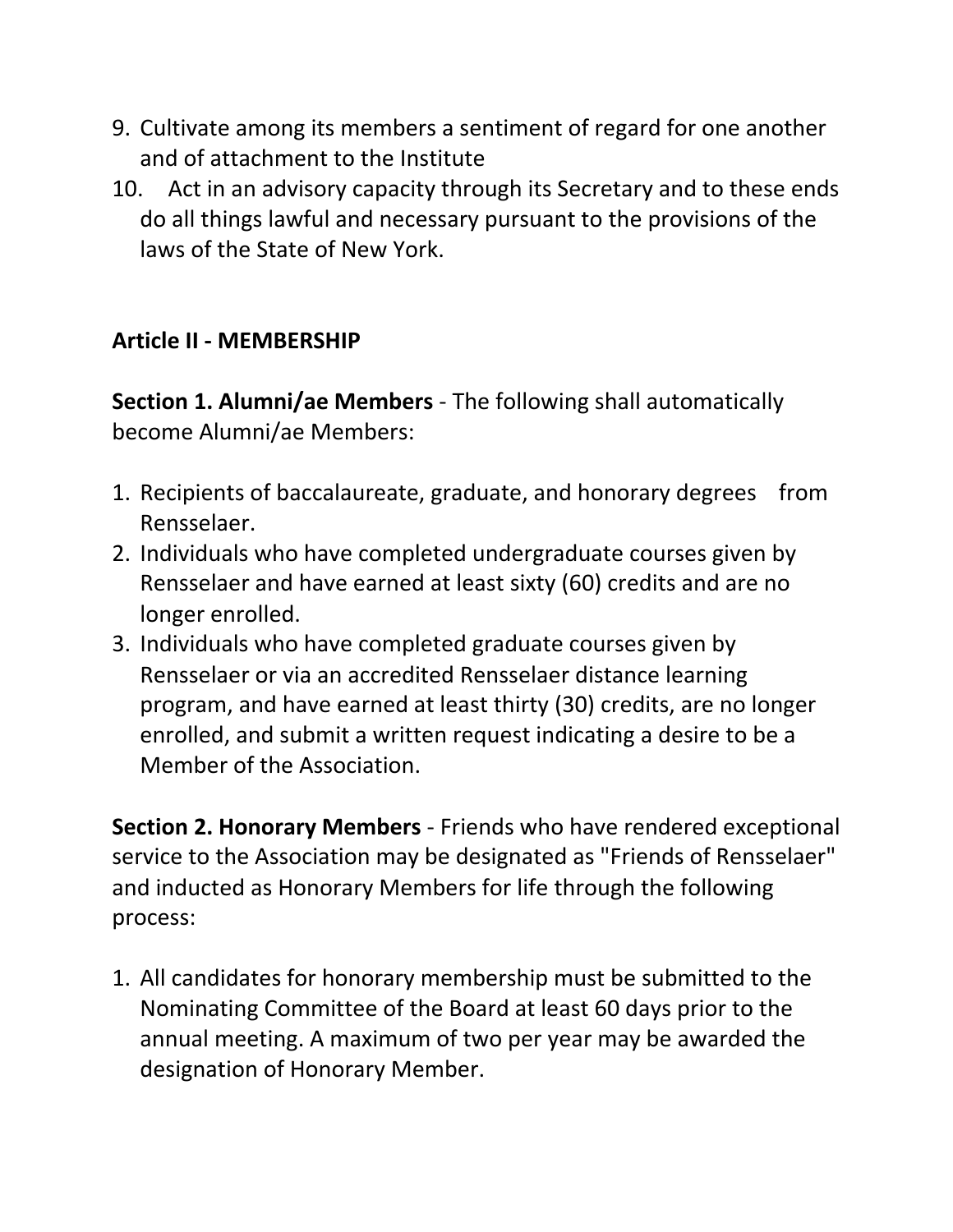- 2. The candidates will be voted on at the Annual Meeting using the election process outlined in Article VI ‐ Section 2.
- 3. "Friends of Rensselaer" will be notified in writing of the recognition of Honorary Member of the Association.

**Section 3. Rights of Members** ‐ Alumni/ae Members and Honorary Members (collectively "Members") in good standing shall be eligible to vote on each matter submitted to a vote of the Members. An Alumni/ae Member in good standing shall be eligible to serve as a Trustee or an Officer of the Association. A Member is in "good standing" who has paid dues on a current basis, if any are required, and/or meets any other requirements as the Association Board ("Board") may from time to time establish.

**Section 4. Disassociation** ‐ A Member may disassociate from the Association by written notice thereof to the Executive Director of the Association.

**Section 5. Reinstatement ‐** On written request signed by a former member and filed with the Secretary, the Board, by the affirmative vote of two‐thirds of the members of the Board, may reinstate such former member to membership on such terms as the Board may deem appropriate.

### **Article III ‐ MEETINGS**

**Section 1. Annual Meeting of Members ("Annual Meeting")** ‐ The Annual Meeting shall be held in Troy, New York, on the campus of Rensselaer at a time and place fixed by the Board. If determined by the Board, it may also be held in a virtual online format and Members may attend via telephone or video conferencing or simulcast so long as the format provides the capability for all participants to simultaneously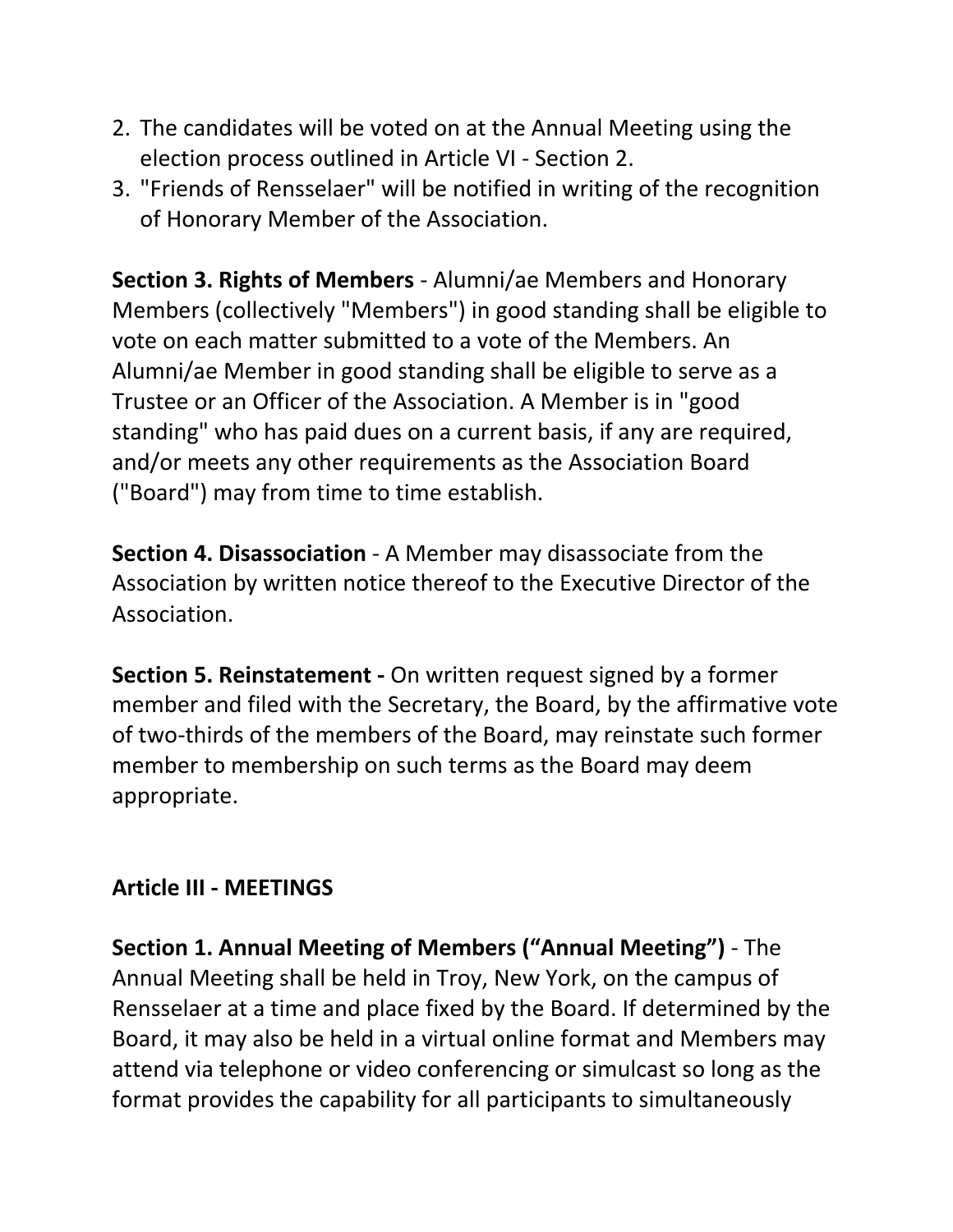interact with all other parties present. The Annual Meeting will occur in coordination with the last meeting of the Board each Fiscal Year, unless otherwise specified and notified by the President. The purpose of the Annual Meeting is to provide updates on the business of the Association in the previous year, to report on the strategy and forward‐ looking focus areas of the Association, the transaction of such other business as may be properly presented before the meeting by the Board and the election of Trustees as described in Article VI, Section 2. Minutes of the Annual Meeting will be posted to the Association webpages.

**Section 2. Special Meetings of the Members** ‐ Special Meetings may be called for only after lead proponent members have met with authorized members of the board in person or via videoconference in an effort to resolve any issue(s) that could become the stated purpose(s) of a Special Meeting. The Board would be obliged to meet with the lead proponents within thirty (30) days of receipt of a request made to the President. A Special Meeting may be initiated by the President, a 2/3 vote of the Board, or not less than 250 signatures of members in good standing whose petition must state the purpose(s) of the meeting. Only business of the stated purpose(s) may be transacted at a Special Meeting. Special meetings will be held at a time and place fixed by the Board, but not more than 60 days following the call for the meeting. If determined by the Board, Members may attend via telephone or video conferencing or simulcast so long as the format provides the capability for all participants to simultaneously interact with all other parties present. The Secretary shall call such a Special Meeting upon written request of the President.

**Section 3. Meeting Notices** ‐ Members shall be notified no later than thirty (30) days in advance of the time and place of Annual and Special Meetings. Notification shall be made on the Association website, hosted at alumni.rpi.edu; and via email to members of the current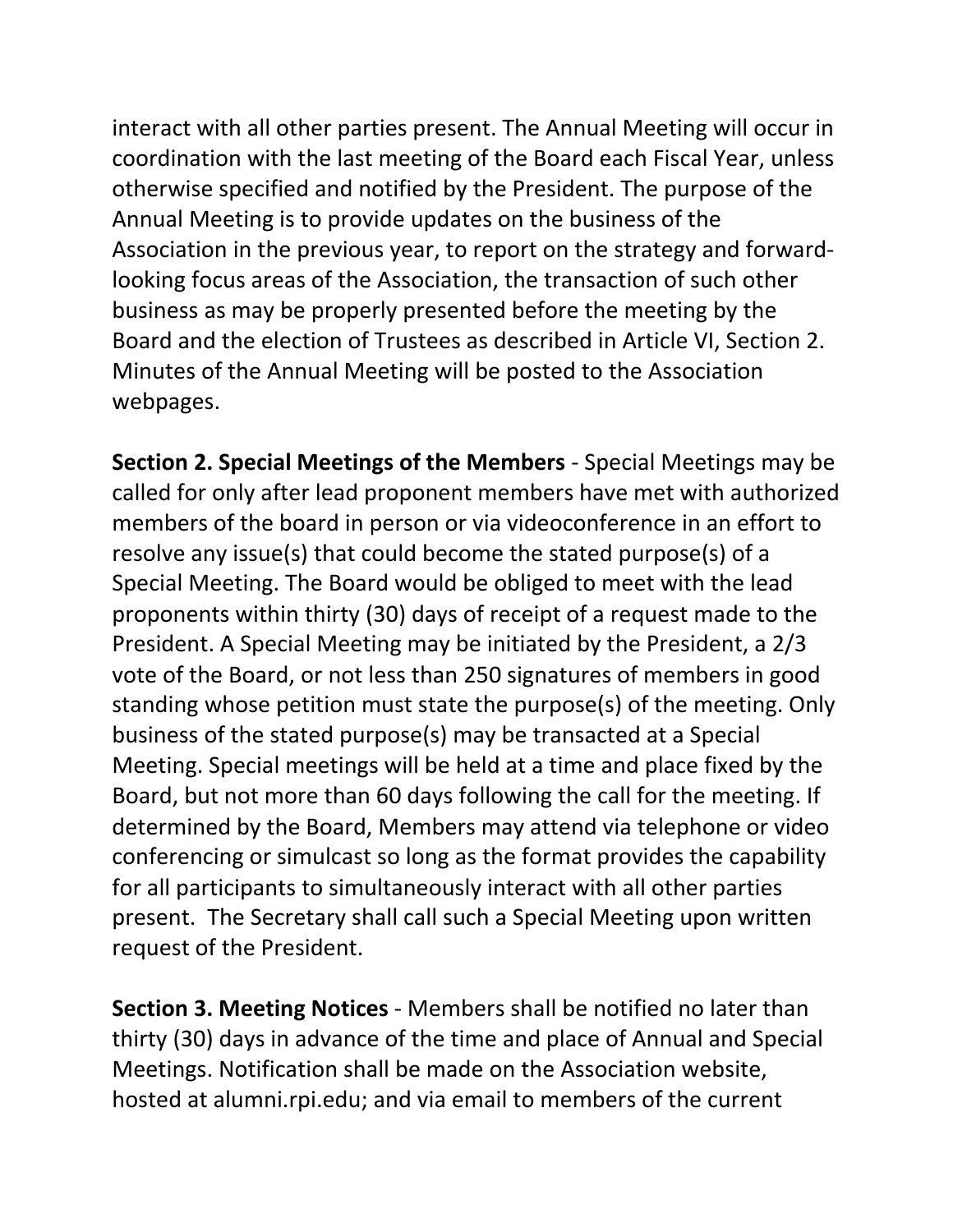Association email distribution list.

**Section 4. Quorum** ‐ One hundred (100) Members shall constitute a quorum at an Annual Meeting or any Special Meeting of the Association.

**Section 5. Agenda** ‐ The order of business of each meeting shall be set by the President with the advice of the Officers. If a member would like an item included in the agenda for an upcoming Annual Meeting, they are encouraged to submit that item for consideration to the Board throughout the fiscal year. A draft agenda will be published by the President with the notice of the meeting at least 30 days prior to the Annual Meeting. If a suggested item is not mentioned in the draft agenda, members in good standing may petition to the President to add an agenda item, with 250 signatures from other members in good standing supporting it, up to 2 days prior to the Annual Meeting. The petition will explain the rationale for inclusion in 500 words or less. For member-initiated agenda items, the sponsor member shall be provided up to 5 minutes to address the item (and only that item), followed by up to 5 minutes of discussion from the floor and up to 5 minutes of discussion by the Chair.

**Section 6. Presiding Officer** ‐ The presiding officer at a meeting shall be the ranking officer present.

**Section 7. Voting** ‐ A Member in good standing shall have one vote at any meeting of Members. Any voting action taken at a meeting may be taken verbally unless a written vote is necessary, and electronic voting (i.e., authenticated web form) from members who are virtual participants will be acceptable. Proxies may be utilized in any matter which the Members may vote, and such proxy shall authorize and direct the President to cast such votes in the manner indicated on the proxy (e.g., "yes" or "no"; "vote in favor of ["x"] director", etc.). A form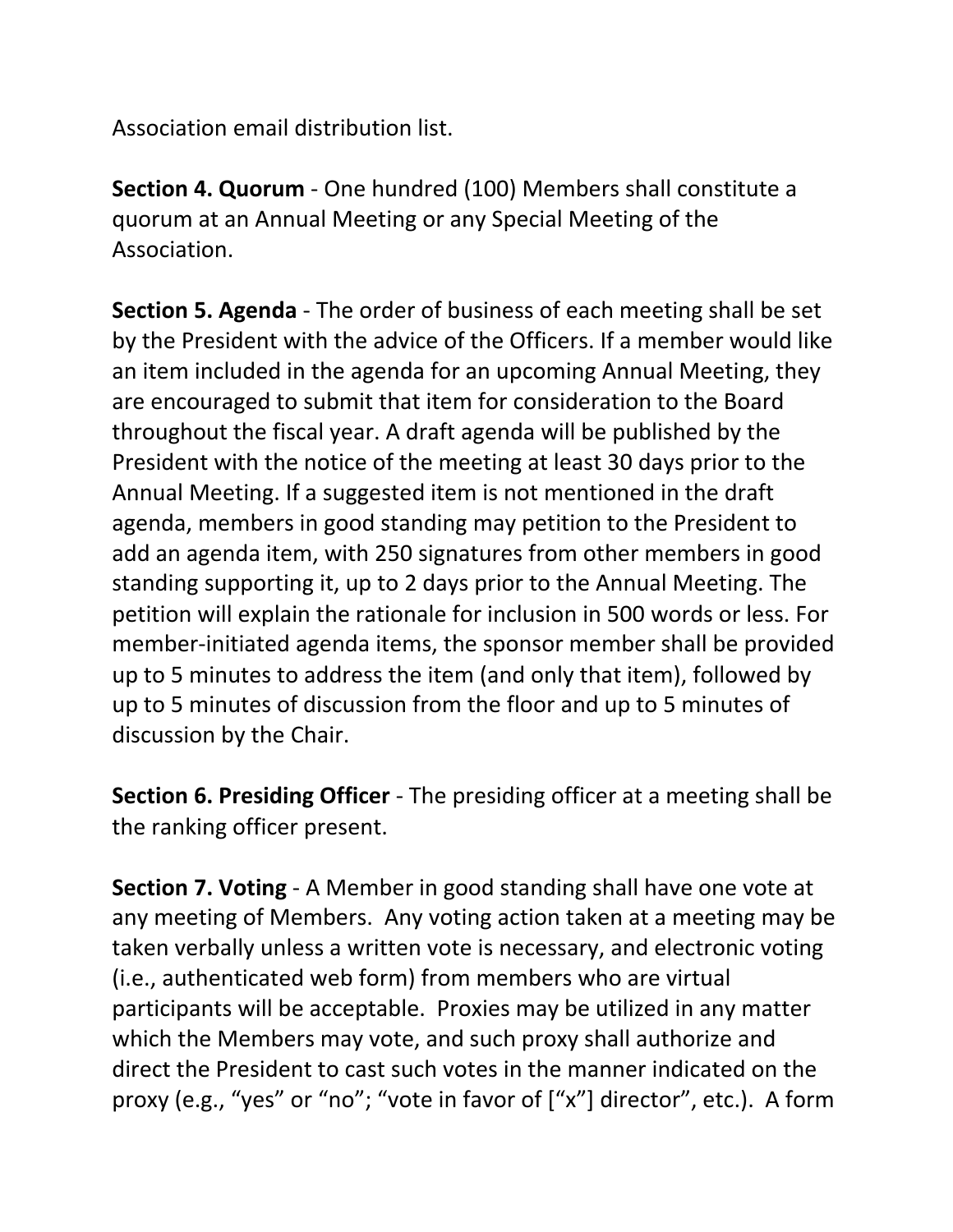of proxy shall be approved by the Board, distributed to the Members, and such form shall be the exclusive acceptable form of proxy for such purpose.

### **Article IV ‐ BOARD OF TRUSTEES**

**Section 1. General Powers** – The Board is charged with the governance and stewardship of the affairs and assets of the Association. All corporate power of the Association may only be exercised by, or under the authority of the Board.

- 1. The Board, after receiving thirty (30) days written notice and by two thirds (2/3) majority of the full Board, shall have the authority to remove for cause any member of the Board.
- 2. Annual dues for Members of the Association may be fixed by the Board.

**Section 2. Composition** ‐ The Board shall be composed of not less than five (5) and not more than thirty (30) voting members and up to seven (7) non‐voting ex‐officio members.

1. Voting members will be the officers elected by the board and the Trustees elected by the membership, the latter hereafter referred to as Trustees‐at‐Large.

2. Non‐voting members will include: The Executive Director, or an Institute staff member appointed by the Executive Director and approved by the Board; Institute Trustee Designate(s) (maximum of 2); The Grand Marshal, or an undergraduate student appointed by the Grand Marshal and approved by the Board; The Graduate Council President, or a graduate student appointed by the Graduate Council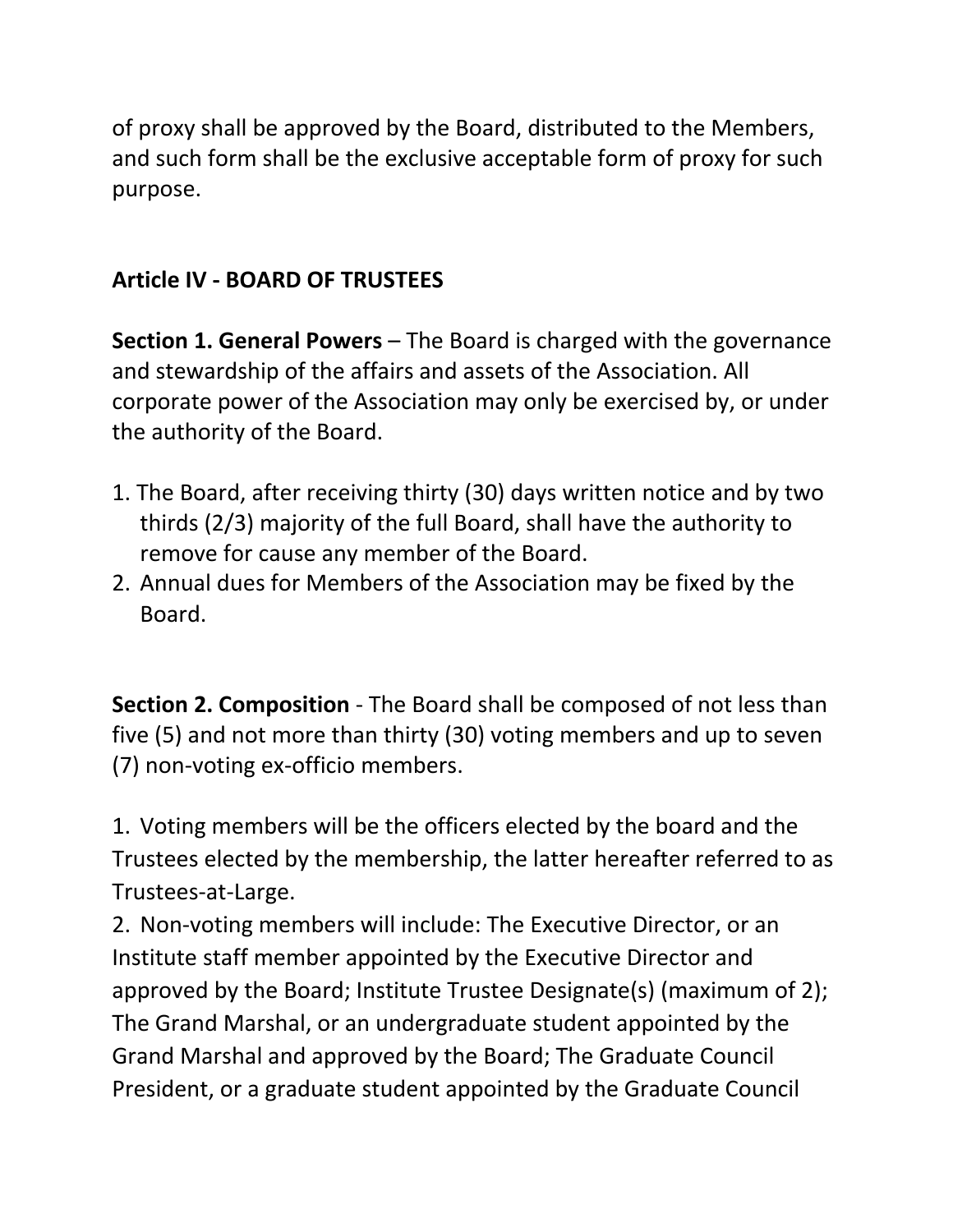President and approved by the Board; The Faculty Council Chair, or a faculty member appointed by the Faculty Council Chair and approved by the Board; and the Red & White President.

**Section 3. Terms of Office** ‐ Each Officer shall serve a term specified in Article V ‐ Section 1.2. Each Trustee‐at‐Large shall serve a three (3) year term beginning upon the new fiscal year and shall be eligible to serve a maximum of two (2) consecutive three (3) year terms.

**Section 4. Vacancy** ‐ A Board member absent from two (2) consecutive meetings will be given a delinquency notice by the President. An exofficio Board member without voting rights or their designate failing to attend a meeting, may be represented at future meetings by an individual appointed by the President. A Board member absent from three (3) consecutive meetings may be removed from office by the Board without Member action. Members so removed may, upon appeal and explanation at the succeeding Board meeting, be re‐instated by a majority vote of the Board. In the event of a vacancy of an elected Trustee position arises, the Board may appoint an alumnus to serve as a non‐voting Board member to carry out any outstanding or pending responsibilities until the next election is held.

**Section 5. Meetings** ‐ The Board shall hold at least two (2) meetings per year in addition to the Annual Meeting. The President may call meetings and must call a meeting upon written petition of a majority of the Trustees. A minimum of 48 hours notice to all members of the Board is required to call a meeting, and the notice shall identify the topics to be considered at such meeting. Meetings of the Board and any of its committees may be held at any place, and may be held through any communication medium, provided all persons participating can communicate with each other. Participation in a meeting, through the use of such communication medium, shall constitute attendance at the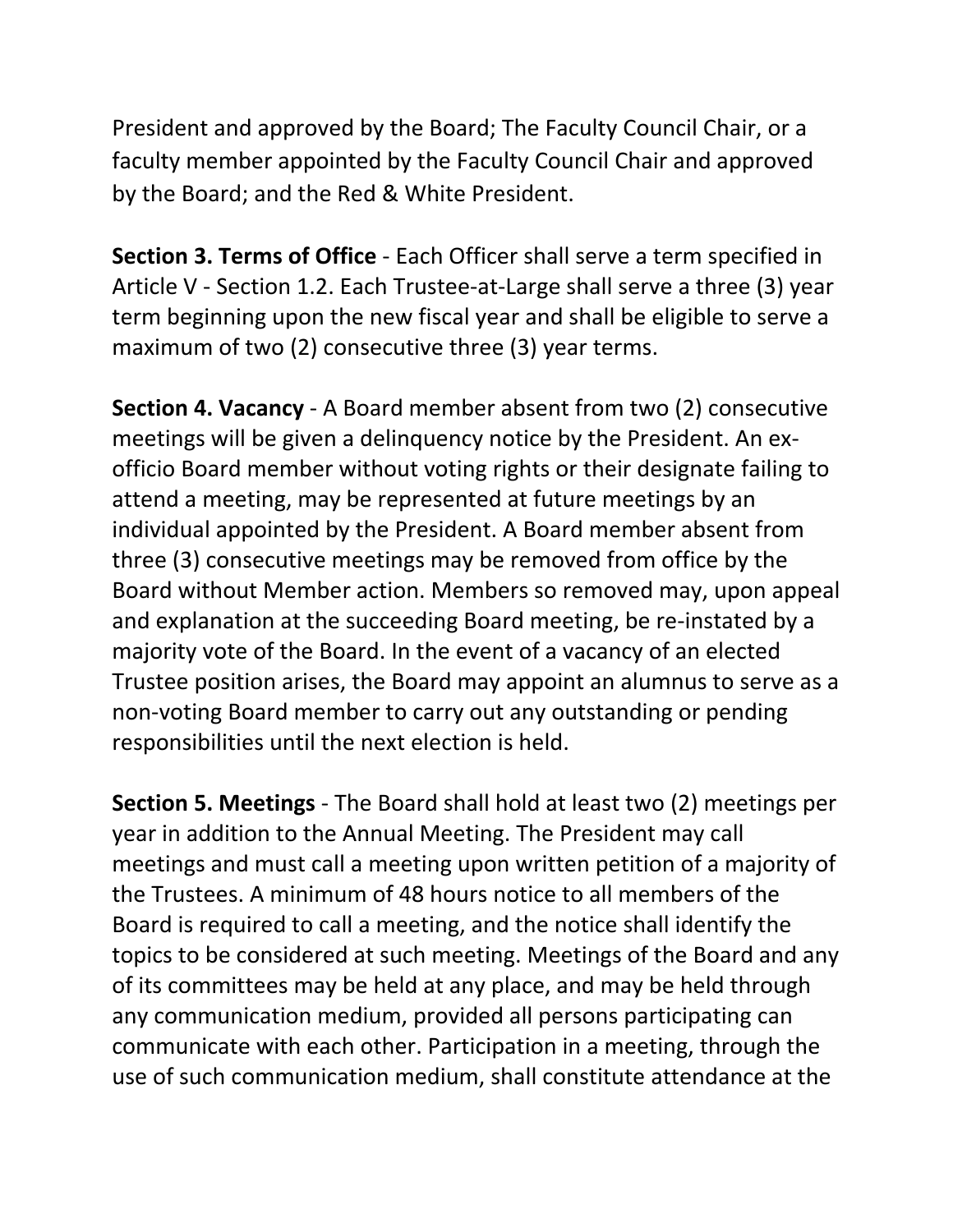meeting. Minutes of the Board meetings will be posted on the Association webpages.

**Section 6. Quorum** ‐ For the Board or any committee of the Board, a majority of its members shall constitute a quorum for a meeting.

**Section 7. Emeritus Status** ‐ The Nominating Committee may, with approval of the Executive Committee, recommend that the Board bestow the honor of "Emeritus/a" to a particularly distinguished alumnus/a who has given long service on the Board.

**Section 8. Board Year** ‐ The new "Board Year" officially begins on July 1 and ends on the following June 30 to coordinate with the Association's fiscal year.

## **Article V ‐ OFFICERS**

**Section 1. Officers** ‐ Up to thirteen (13) Board Members in total, shall serve as Officers of the Association and they shall be, in rank order, the President, President Elect, up to seven (7) Vice Presidents, Past President, up to two (2) Institute Trustee Designate(s), Emeritus Vice President, and the Executive Director. The office of Treasurer will be assigned to any other Officer by the President. The Executive Director shall serve as Secretary.

- 1. Officer Qualifications To qualify for the office of President Elect, the nominee must be a serving Vice President. To qualify for the office of Vice President, the nominee must currently be a Trustee‐at‐ Large or serving Vice President.
- 2. Terms of Office All Vice‐Presidents including all emeriti, are elected by the Board immediately following the Annual Meeting to serve a one (1) year term and shall be eligible to serve a maximum of five (5) consecutive terms. A President Elect shall be elected by the Board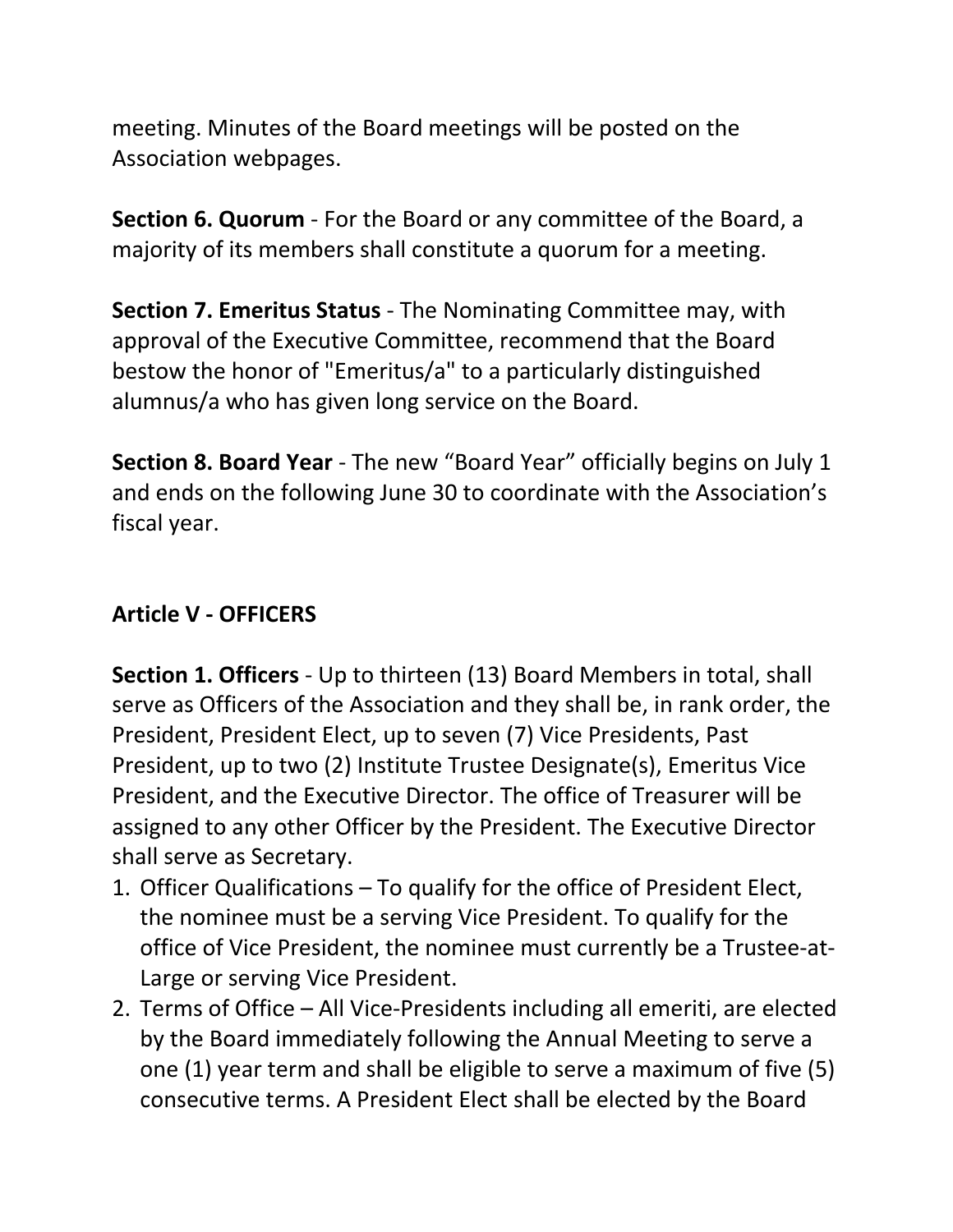immediately following the Annual Meeting at the end of the first year of the President's term. The President Elect will serve a one (1) year term, and upon completion of this term shall automatically assume the office of President for a two (2) year term, followed by assuming the office of Past President for a subsequent one (1) year term. All other officer seats are ex‐officio positions.

- 3. Ranking ‐ Vice Presidents will be ranked in terms of longest seniority based on current continuous service on the Board.
- 4. Vacancy ‐ If an Officer resigns during a term, or is otherwise unable to perform the duties, the Executive Committee may, by a two‐thirds (2/3) vote, declare the office vacant, and by a majority vote, elect a successor to serve until the following Annual Meeting. If the office of the President becomes vacant during a term, the President Elect shall act as President until formal succession to the office of President. In the absence of a President Elect, the Executive Committee shall elect an acting President to serve until the next election.
- 5. Powers and Responsibilities ‐ Officers are responsible to the Board. Officers shall have the powers and perform the duties inherent in their office and such other duties as are required by law or are assigned in the Bylaws or by the Board.

**Section 2. President** ‐ The President shall chair all meetings of the Association, including the Board and the Executive Committee, shall sign and execute all documents and instruments issued by the Association in its name unless the President specifically designates this authority on a case by case basis, shall act as the official liaison to the President of Rensselaer and to the Institute's Board of Trustees, and shall serve as an ex‐officio member of all Board committees.

**Section 3. President Elect** ‐ The President Elect shall perform all duties assigned by the President or Board. In the absence of the President, the President Elect shall perform the duties of the President.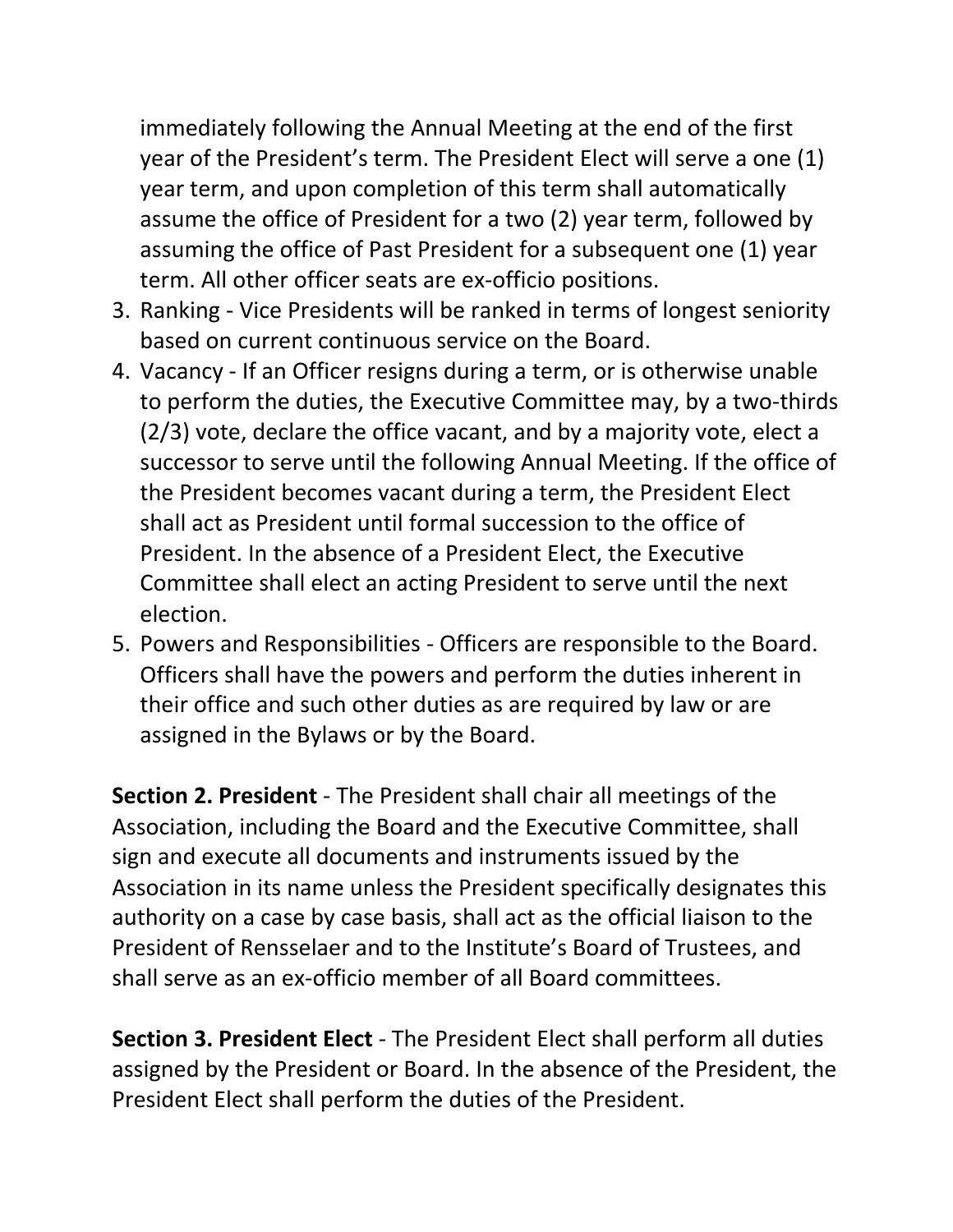**Section 4. Vice Presidents** ‐ The Vice Presidents shall perform all duties assigned by the President or Board. In the absence of both the President and the President Elect, the ranking Vice President shall perform the duties of the President.

**Section 5. Past President** ‐ The Past President shall chair the Nominating Committee and shall perform all other duties assigned by the President or Board.

**Section 6. Secretary** ‐ The Secretary shall issue notices of all meetings, shall keep accurate minutes of the meetings of the Association, including its Board and Committees. The Secretary shall be custodian of all books, papers, documents, and records of the Association, shall keep an accurate list of all Members, shall be responsible for the publication in the Alumni Magazine and other appropriate media platforms of the necessary promotional literature for the conduct of the Association's business, and shall perform all other duties assigned by the President or Board.

**Section 7. Treasurer** ‐ The Treasurer shall be the fiscal officer of the Association and shall be the custodian of the funds and assets of the Association, shall engage the services of a public accounting firm to audit the Association's financial condition when requested by the Board, shall present at the Annual Meeting a current statement of the financial affairs of the Association, and shall perform all other duties as assigned by the President or Board.

**Section 8. Executive Director** ‐ Rensselaer's Director of Alumni Relations serves ex‐officio as the Executive Director of the Association. The Executive Director is the chief administrative officer of the Association and is responsible to the Board. The Executive Director shall carry out the policies and programs of the Board, shall serve as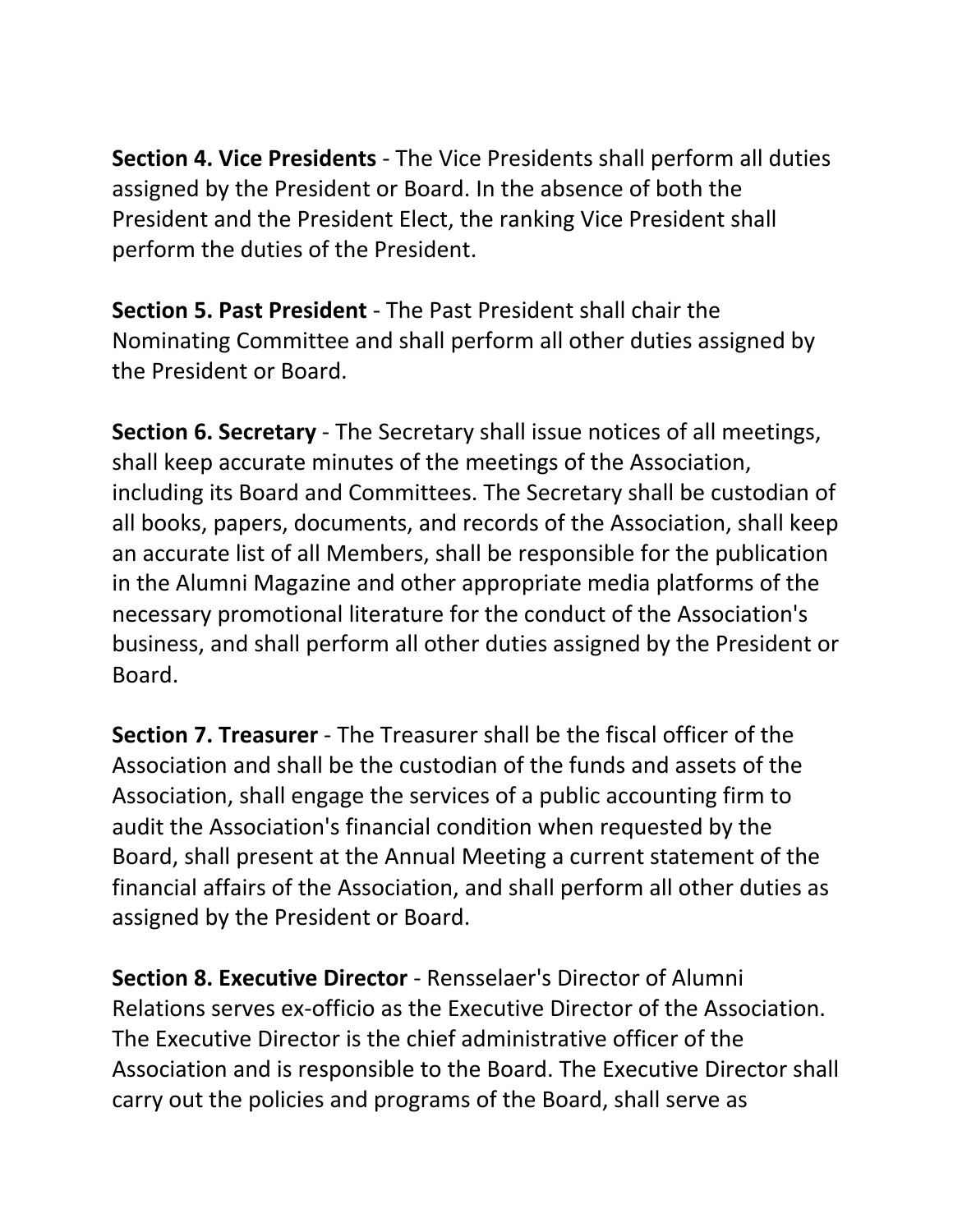Secretary of the Board, shall safeguard the assets of the Association, shall manage the Association's finances and funds under the direction of the Treasurer, shall supervise the banking, credit, legal and insurance affairs of the Association, shall oversee the day‐to‐day operations and activities of the Association, and shall perform all other duties assigned by the President or Board.

**Section 9. Institute Trustee Designate** – Up to two members of the Institute Board will be designated by the Board Chairman as officers of the Association and thereby ex‐officio non‐voting members of the board. An Institute Trustee Designate is a member of the Executive Committee and shall perform duties commensurate with liaison and other assignments as deemed appropriate by the President or Board.

## **Article VI ‐ COMMITTEES**

**Section l. Executive Committee** ‐ There shall be an Executive Committee composed of the Board Elected Officers and Institute Trustee Designates, each having one vote. The President chairs the Executive Committee. The Executive Committee is empowered between Board meetings to administer the business of the Association for the Board, with the exception of amending the Charter, these Bylaws, the long‐range plan and the annual budget approved by the Board. Actions of the Executive Committee require a majority vote of the Officers in attendance and are to be reported to the Board at its next meeting.

**Section 2. Nominating Committee** ‐ There shall be a Nominating Committee composed of the President, Past President or President Elect, and up to three other current or former Board members appointed by the Executive Committee.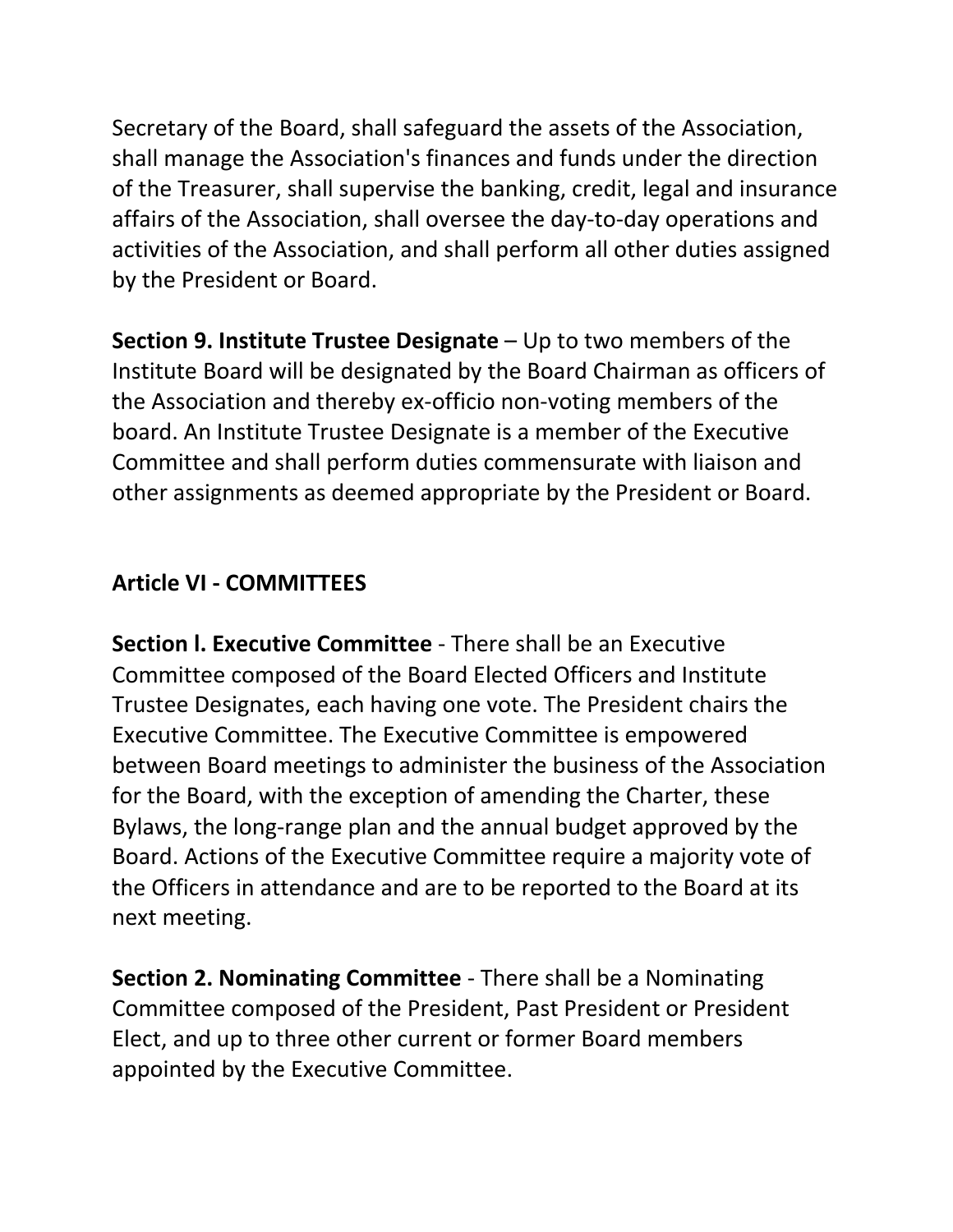1. The Past President or President Elect shall serve as chairperson of the Nominating Committee.

2. The Nominating Committee shall ensure that all Association Members have adequate opportunity to submit nominations for consideration by the Nominating Committee. The Nominating Committee shall ensure that the request for nominations is clearly announced and widely distributed. Nominations should be opened 120 days prior to the Annual Meeting and remain open for at least thirty (30) days. Nominations may be submitted by Members, staff of Rensselaer, or friends of Rensselaer. Alumni may self‐nominate. The request for nominations should include the requirements and qualifications for Board membership and the deadline for submission (at least ninety (90) days prior to Annual Meeting.)

3.The Nominating Committee will present to the Board a list of proposed candidates for the Board. All nominees will be notified of their candidacy status at least 60 days prior to the Annual Meeting. 4. Any Member who is not selected as a candidate can be nominated in

subsequent years.

5. The nominations process shall be confidential.

6. No nominations from the floor or write‐ins will be accepted at the Annual Meeting. This affords an adequate opportunity for the Nominating Committee to review potential nominations against the established requirements.

7. A member may petition onto the ballot for trustee election with four (4) prerequisites: i) at least 6‐months of prior recognized volunteer service during the past 12 months with an RAA Chapter, or RPI affiliated affinity group or club. ii) a letter of recommendation from a senior officer of that RPI affiliated organization. iii) completed standard application process through nominating committee but not selected. iv) minimum of 250 member signatures on the petition at least 45 days prior to the Annual Meeting. One (1) petition candidate on the ballot will be allowed per election cycle. If more than one petition candidate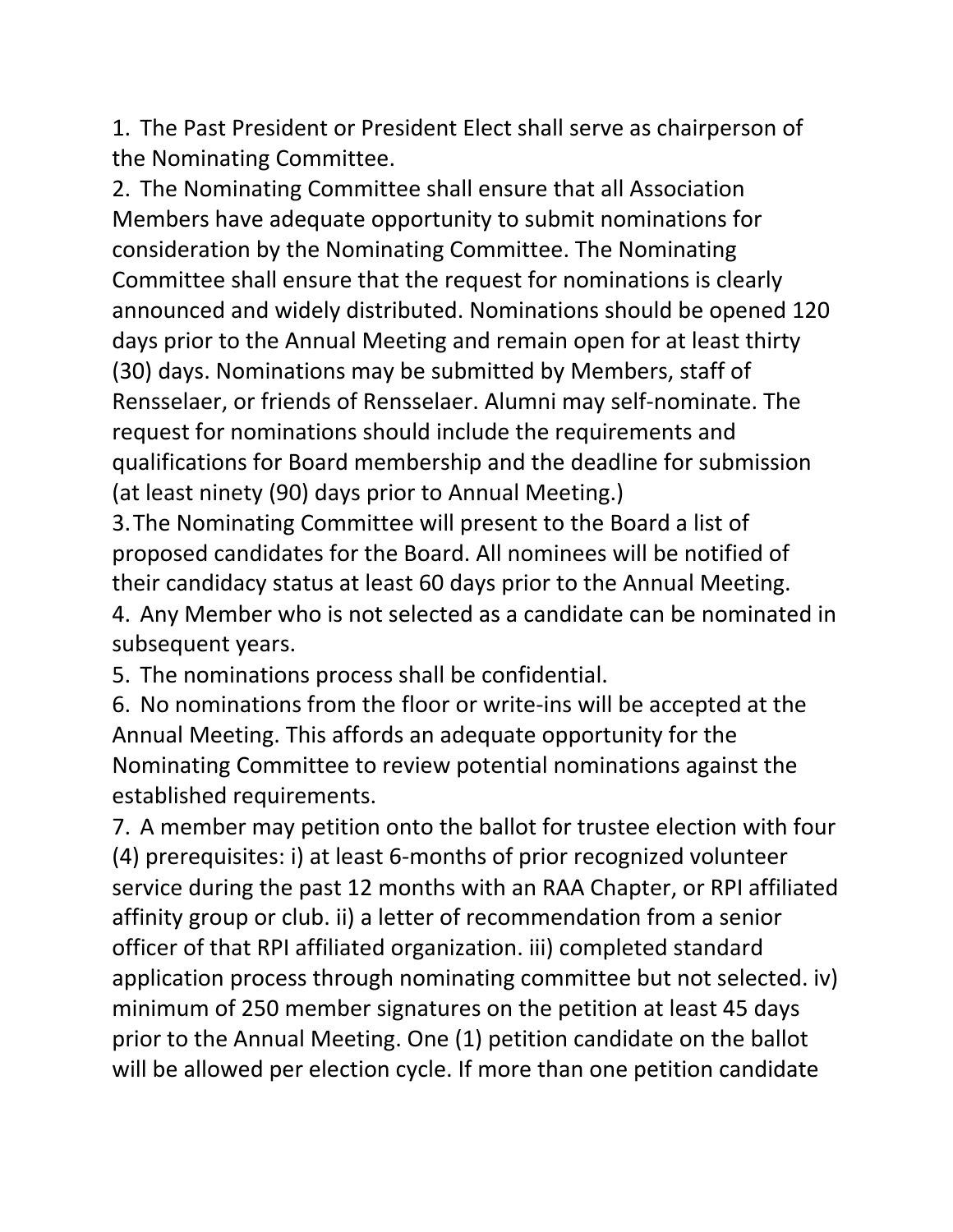meets all the prerequisites, then the nominating Committee will select which petition candidate will appear on the ballot.

8. The candidates will be voted on at the Annual Meeting. Each Member may cast that number of votes which correspond to the number of open seats on the Board up for election. Votes, however, shall not be allowed to be accumulated. Cumulative voting is prohibited. The candidate(s) receiving the highest number of votes for the number of open seats on the Board shall be deemed elected and qualified.

9. The President will vote as a Member of the Association, not as a tiebreaker.

10. To the extent successor(s) are not elected for any reason, the Board shall determine which Trustee(s) shall remain in office until their successor(s) are duly elected and qualified until a Special Meeting of the Members may be called in accordance with the Not‐For‐Profit Corporation Law.

**Section 3. Awards Committee** ‐ There shall be an Awards Committee appointed by the President. The Awards Committee shall recommend to the Board nominees for Association awards and shall recommend the establishment of new recognition awards by the Association.

**Section 4. Ad Hoc Committees** ‐ Any additional committees required to advance the purposes of the Association will be appointed by the President or Executive Committee. Chairs and members shall be appointed to Ad Hoc Committees by the President; their term of office shall be until the next Annual Meeting.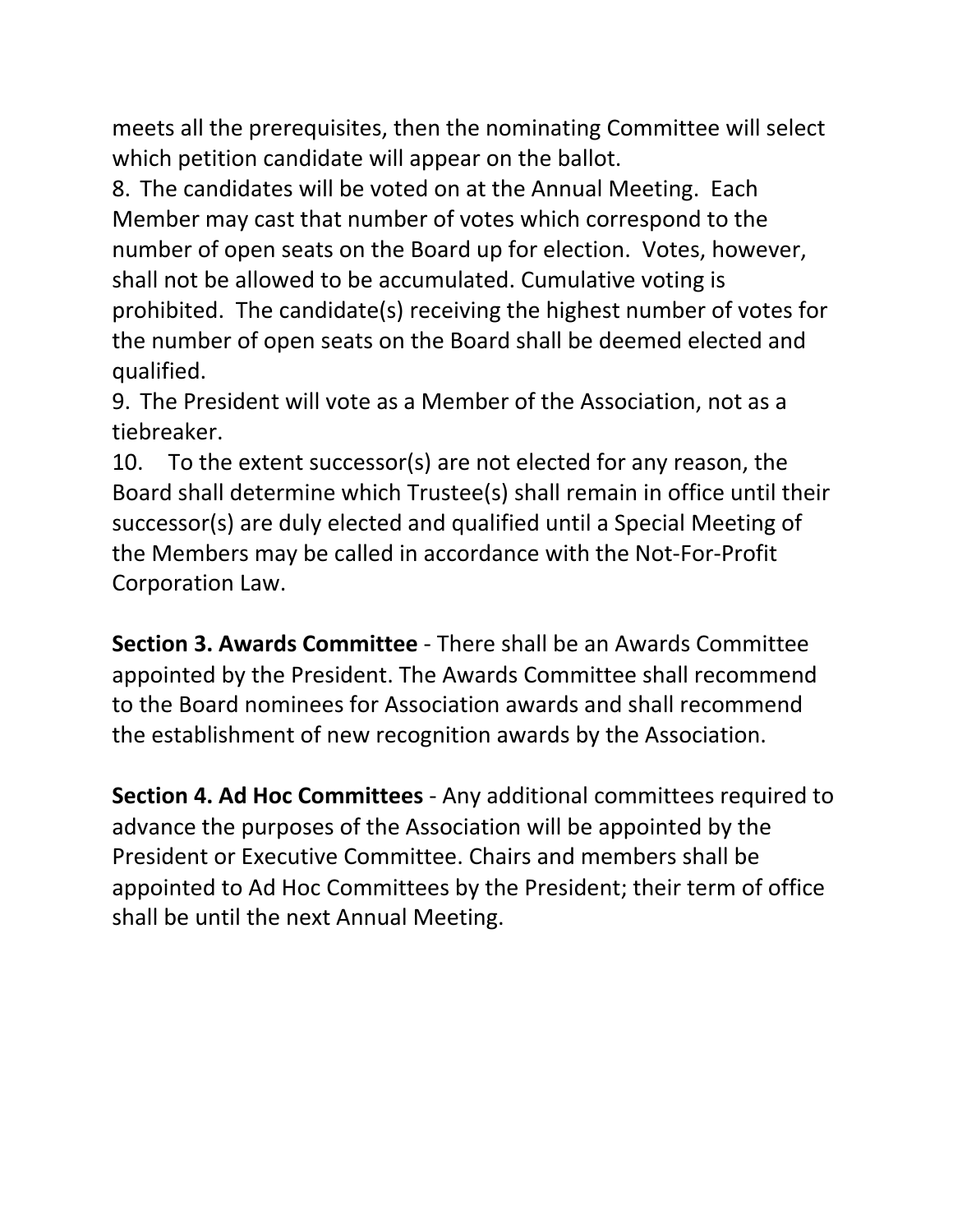## **Article VII ‐ AFFILIATE ORGANIZATIONS**

#### **Section 1. Affiliates**

1. Class Affiliates ‐ Each graduating class shall form a unit of the Association designated as "Class of {graduating class}" to maintain communication among its Members, coordinate its fundraising on behalf of Rensselaer, organize its quinquennial and special reunions, and otherwise represent the interests of its Members. Class Officers shall be elected for five‐year terms at its quinquennial reunion. Policies and procedures governing the activities and operations of such units shall be contained in a Class Leadership Handbook.

2. Geographic Affiliates ‐ Geographic Affiliates ‐ Local groups organized by the Association shall be known as the "{Geographic Area} Chapter ‐ Rensselaer Alumni Association." Such designation requires approval of the Board.

3. Other Affiliates ‐ Other affiliate organizations are permissible subject to designation by the Board.

**Section 2. Criteria for Designation** ‐ To be designated by the Board as an affiliate organization, the organization must demonstrate that its mission is to promote the interests and objectives of the Association and Rensselaer, that it represents a significant number of alumni/ae, that it is well established and stable, that it has filed a copy of its Bylaws and list of the names and addresses of its officers with the Secretary, that it conducts at least two meetings per year and that it has also submitted an annual financial statement and annual report of its activities and programs. These criteria must be met each year to maintain status as an affiliate organization. Affiliate organizations failing to do so may have their recognition withdrawn by a vote of the Board. Organizations losing their affiliate status or whose application for affiliation have been denied may be reconsidered if a substantial change or improvement has been made.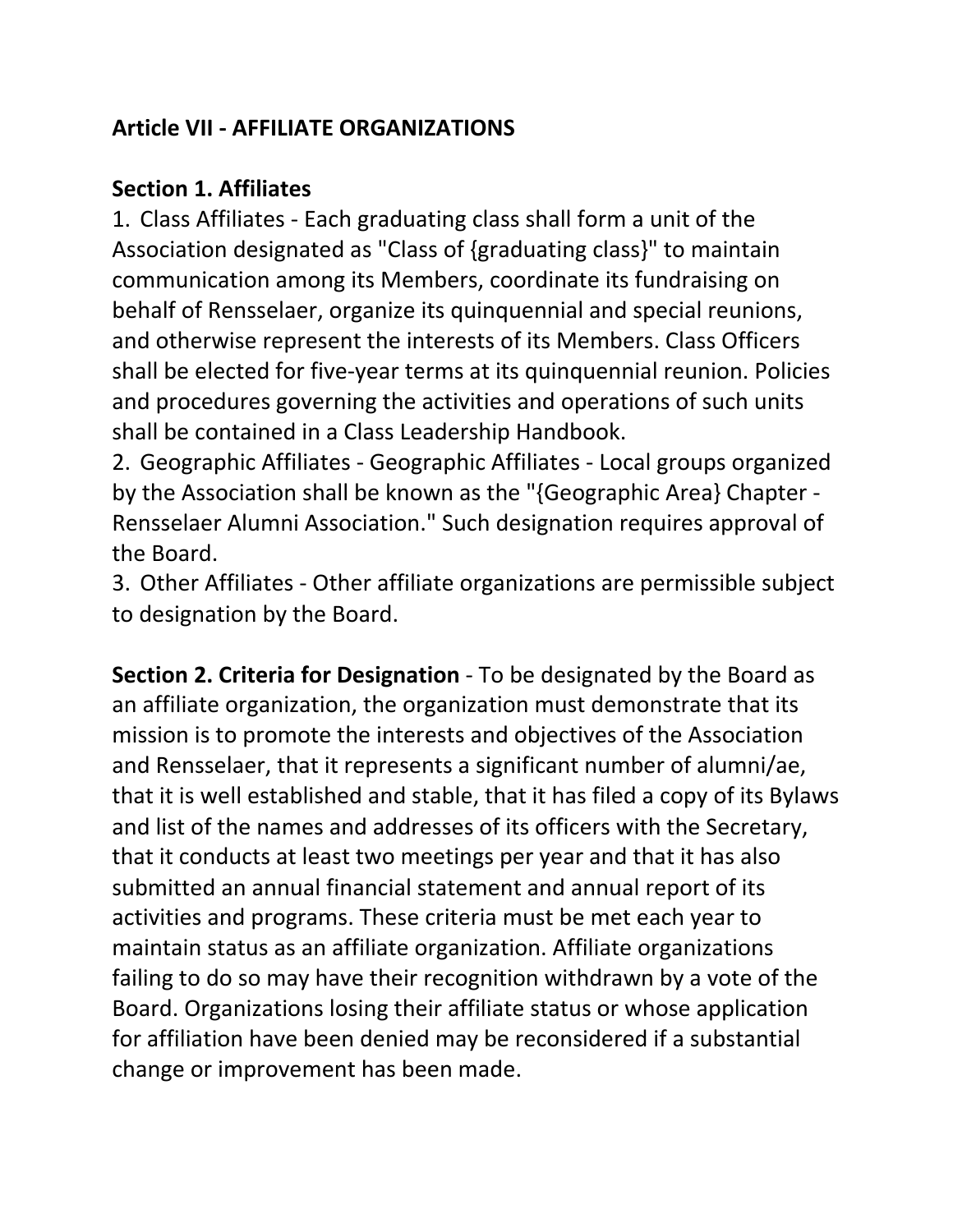**Section 3. Charter** ‐ The Association will recognize affiliate organizations by issuing a Charter. While the Charter is not an instrument of incorporation and is general in its terms, it supersedes any rules the affiliate organization as a subordinate body may adopt, because it carries with it the requirement that the affiliate organization adopt no rules which conflict with those of the Association.

**Section 4. Policies and Procedures** ‐ An affiliate organization will operate as an integral part of the Association. Policies and procedures governing the activities and operation of such organizations shall be maintained by the Association, shall be made available to interested parties, and may be revised by the Association after consultation with the organization.

**Section 5. Dues** ‐ Duly recognized affiliate organizations may establish annual membership dues after consultation with and gaining approval of the Board.

### **Article VIII ‐ INCLUSION**

The association does not and shall not discriminate on the basis of race, color, religion (creed), gender, age, national origin, disability, marital status or sexual orientation, in any of its activities or operations. The association is committed to providing an inclusive and welcoming environment.

### **Article IX ‐ CONFLICTS OF INTEREST**

The Secretary will ensure that each Trustee shall annually sign a statement that affirms that the Trustee has received a copy of the Association Conflict of Interest policy, read and understands the policy, and agreed to comply with the policy.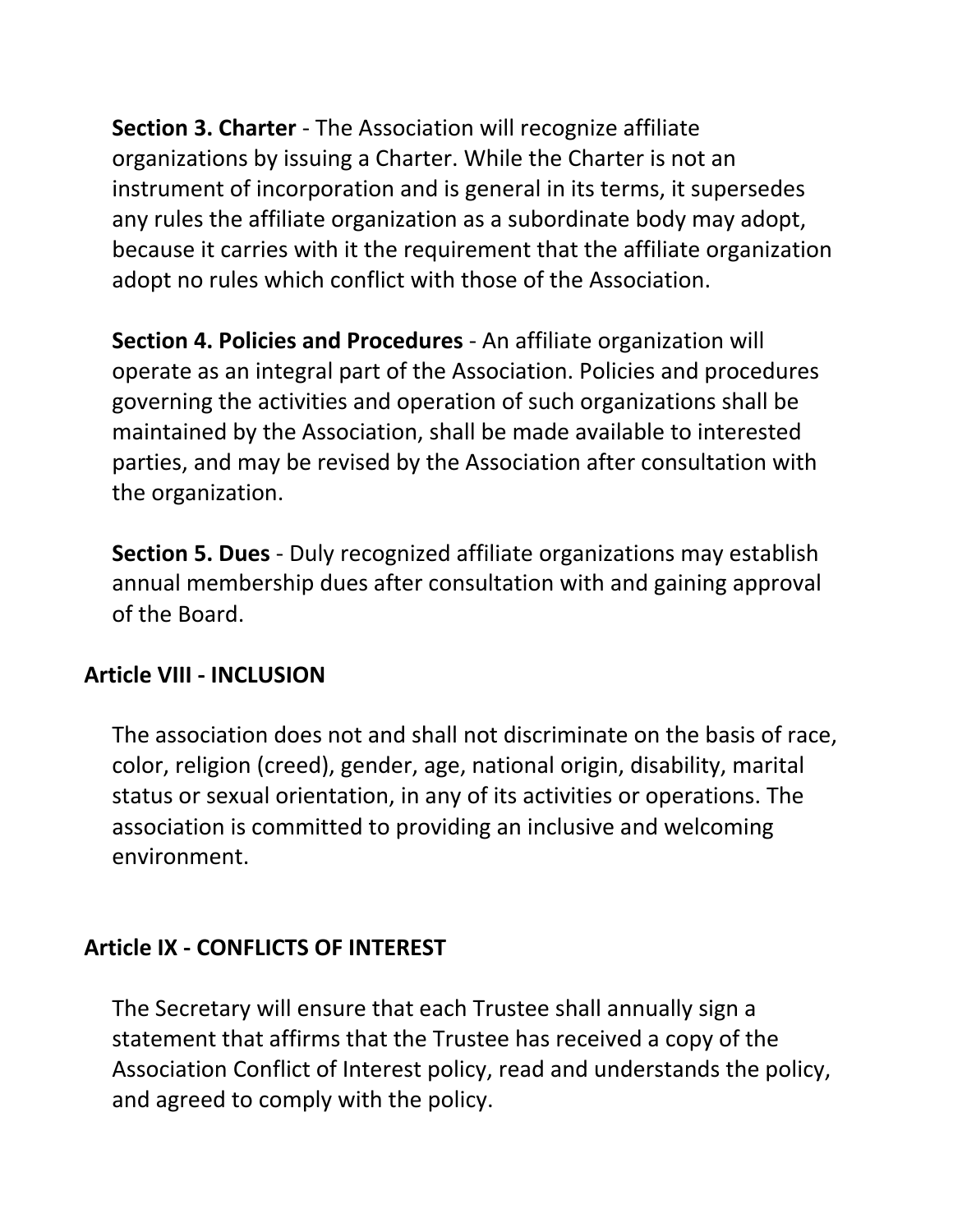### **Article X‐ AMENDMENTS**

**Section 1. Amendment(s) initiated by the Board** would require: i) Board approval by two‐thirds of the Board provided that thirty (30) days notice of such amendments has been given to each voting Board member. Further modifications may be made to the amendments at a meeting of the Board held to discuss and vote on the proposed amendment(s). ii) a two-thirds majority consent of the members voting on the amendment at an Annual Meeting or Special Meeting. Notice of any proposed amendments approved by the Board shall be disseminated to the Members in accordance with Article III, Section 3 with a summary of the amendment provided by the sponsor, no later than thirty (30) days prior to the Annual Meeting.

**Section 2. Amendment(s) initiated by the Members** would need to be submitted to the President no later than 60 days prior to the Annual Meeting. It must be accompanied by a petition signed by a minimum of 250 members to be put in front of the Board. Frivolous, demonstrably negative, unlawful in the opinion of counsel to the Association or clearly unnecessary member‐initiated proposed amendments can be dismissed by the Board. If a member‐initiated proposed amendment is dismissed by the board, the action will be shared with the membership at the annual meeting along with the rationale behind the dismissal. The proposed amendment(s) would then need to be approved by a two‐thirds vote of the Board for it to be put to a vote of the membership. If approved by the Board, it would be placed on the ballot at the Annual Meeting and would require a two‐thirds vote by the members to approve the amendment. Notice of any proposed amendments approved by the Board shall be disseminated to the Members in accordance with Article III, Section 3 with a summary of the amendment provided by the sponsor, no later than thirty (30) days prior to the Annual Meeting.